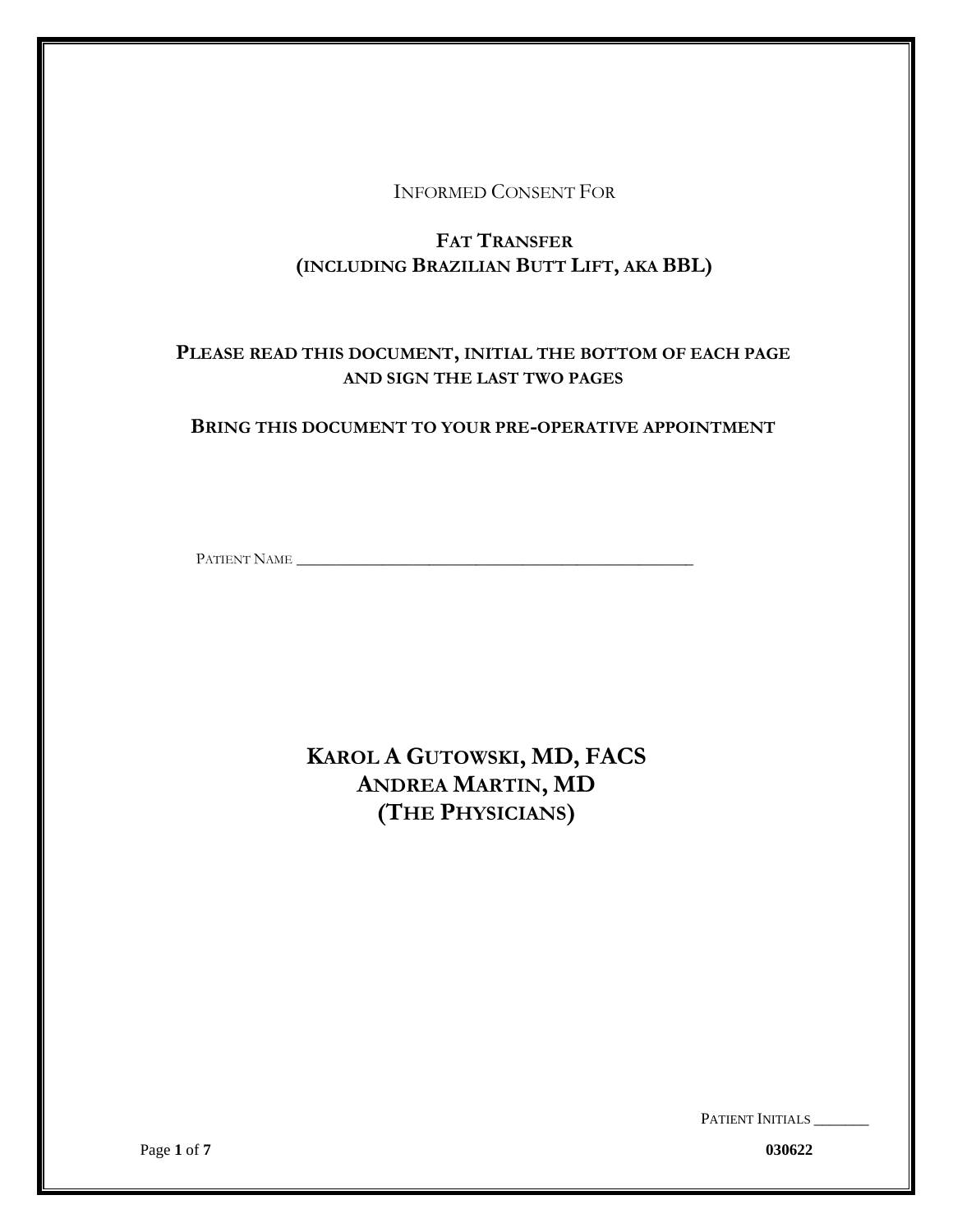### **INSTRUCTIONS**

This is an informed-consent document that has been prepared to help inform you concerning **fat transfer (fat grafting or fat injection surgeries)**, its risks, and alternative treatments.

It is important that you read this information carefully and completely. Please initial each page, indicating that you have read the page, and sign the consent for the procedure or surgery as proposed by your plastic surgeon.

## **INTRODUCTION**

A person's own fat may be used to improve the appearance of the body by transferring it from one area to another. Typically, the transferred fat results in an increase in volume of the body site being treated. Before the procedure, the areas where the fat is being removed (aka harvested) may be injected with a fluid to minimize bruising and discomfort. The fat may be removed from the body by a narrow surgical instrument (cannula) through a small incision, excised (cut out) directly through a larger incision, or a combination of both. In some cases the fat may be prepared in a specific way before being transferred back in the body. This preparation may include washing, filtering, and centrifugation (spinning) of the fat. The fat is then placed into the desired area using either a smaller cannula or needle, or it may be placed directly through an incision. Since some of the fat that is transferred does not survive the transfer process, your surgeon may inject more than is needed at that time to achieve the desired end result. Over a few weeks, the amount of transferred fat will decrease. At times, a series of fat transfers may be necessary to obtain/maintain the desired results. Fat transfer procedures may be done using a local anesthetic, sedation, or general anesthesia depending on the extent of the procedure.

### **ALTERNATIVE TREATMENTS**

Alternative forms of nonsurgical and surgical management consist of injections of synthetic or biologic substances to improve tissue volume (such as hyaluronic acid, polylactic acid, etc.), use of synthetic implants, or other surgical procedures that transfer tissue from the body (flaps). Risks and potential complications are associated with alternative forms of treatment.

## **RISKS of FAT TRANSFER**

Every procedure involves a certain amount of risk, and it is important that you understand the risks involved. An individual's choice to undergo surgery is based on the comparison of the potential risks to benefits. The majority of patients do not experience these complications, but you should discuss each of them with your plastic surgeon to make sure you understand the risks, potential complications, and consequences of the procedure.

**Bleeding**- It is possible, though unusual, to experience a bleeding episode during or after surgery. Should post-operative bleeding occur, it may require emergency treatment to stop, drain accumulated blood or blood transfusion. Do not take any aspirin or anti-inflammatory medications for two weeks before surgery, as this may increase the risk of bleeding, unless directed by your physician. Nonprescription "herbs" and dietary supplements can increase the risk of surgical bleeding, and should also be stopped (See "Medications To Avoid").

**Seroma**- Although unlikely, a collection of fluid may develop where the fat was removed. This is usually treated by draining the fluid with a needle, using compression, or placing a small drain.

**Infection**- Infection is unusual after this procedure. Should an infection occur, additional treatment including antibiotics or surgery may be necessary.

Page **2** of **7 030622**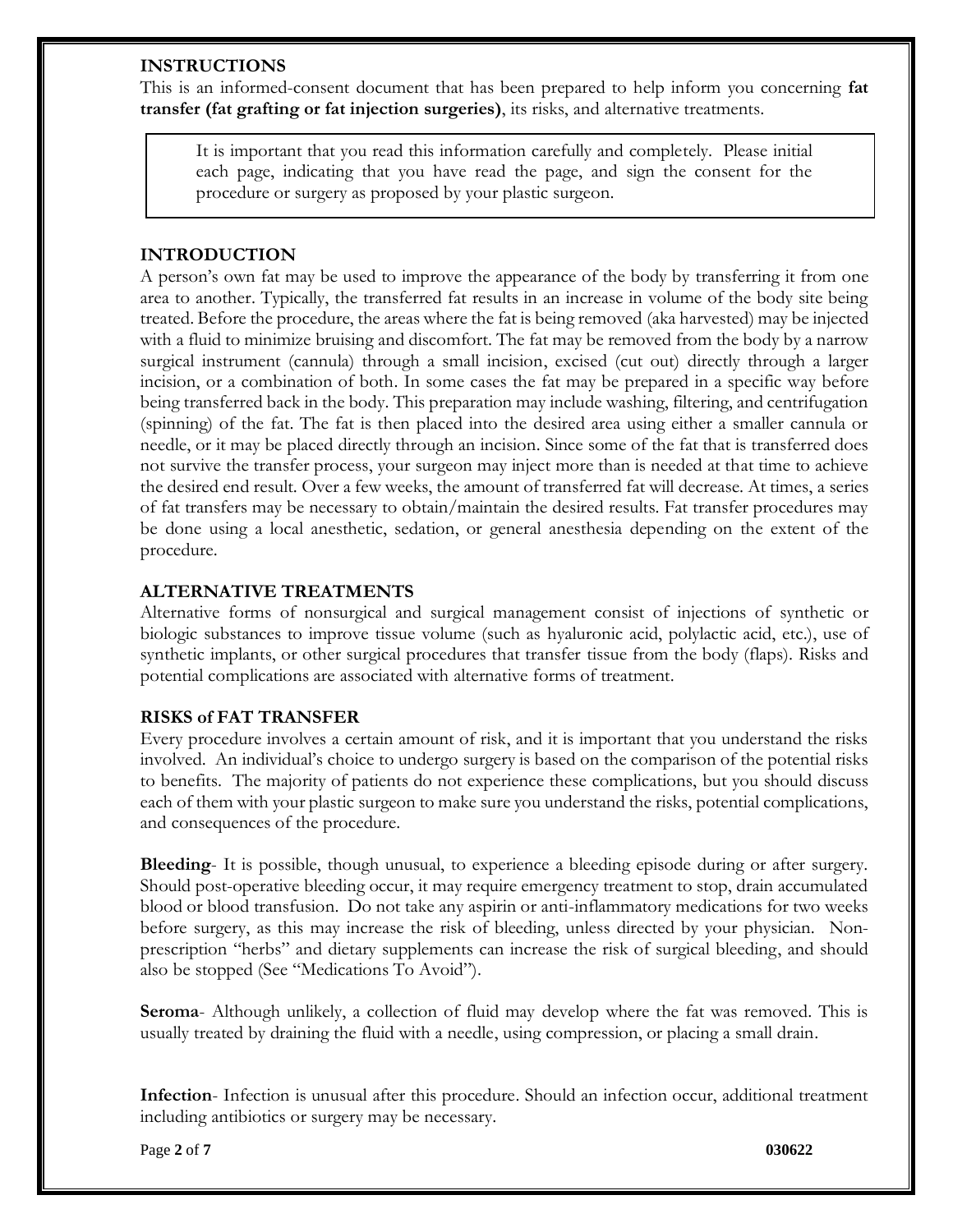**Scarring**- All invasive procedures leave scars, some more visible than others. Although good wound healing after a procedure is expected, abnormal scars may occur both within the skin and in the deeper tissues. Scars may be unattractive and a different color than the surrounding skin. There is the possibility of visible marks from sutures used to close the wound. Scars may also limit motion and function. Additional treatments including surgery may be needed to treat scarring.

**Change in Appearance**- Typically the transferred fat loses some of its volume over time, then stabilizes. It is possible that more treatments may be necessary to obtain/maintain the desired outcome. Less commonly, if you experience significant weight gain, the transferred fat may increase in volume and cause an undesirable appearance. You may also notice loose skin in the area where fat was removed. It is important to understand that more than one treatment may be needed and, therefore, to discuss with your surgeon the costs associated of repeat treatments.

**Change in Contour or Texture**- While most transferred fat results in a natural feel, it is possible that some or all of the fat may become firm, hard, or lumpy. If some of the fat does not survive the transfer, it may result in fat necrosis (death of transferred tissue), causing firmness, discomfort or pain. Cysts may also form at the site of the transferred fat. Surgery may be required to improve such conditions.

**Asymmetry**- The human body is normally asymmetrical. There can be a variation from one side to the other following surgery.

**Long-term Changes & Recurrence**- Subsequent changes in the shape or appearance of the area where the fat was removed or placed may occur as the result of aging, weight loss or gain, or other circumstances not related to surgery.

**Persistent Swelling**- Persistent swelling can occur following surgery.

**Pain**- Chronic pain may occur rarely after fat removal or transfer.

**Skin Sensitivity** - Itching, tenderness, or exaggerated responses to hot or cold temperatures may occur after surgery. Usually this resolves during healing, but in rare situations it may be chronic.

**Tissue Loss-** In rare cases, the transferred fat may cause the skin over the treated area to be injured resulting in loss of skin and/or surrounding tissue. This may leave scars and disfigurement and require surgery for treatment.

**Damage to deeper structures**- Deeper structures such as nerves, blood vessels, muscles, intrathoracic or intraperitoneal organs may be damaged during the course of this surgery. The potential for this to occur varies according to where on the body the surgery is being performed. Injury to deeper structures may result in temporary or permanent sequelae, and may result in other systemic effects, such as fat embolism.

**Surgical anesthesia**- Both local and general anesthesia involve risk. There is the possibility of complications, injury, and even death from all forms of surgical anesthesia or sedation.

**Surgical Wetting Solutions** - There is the possibility that large volumes of fluid containing dilute local anesthetic drugs and epinephrine that is injected into tissues during surgery may contribute to fluid overload or systemic reaction to these medications. Additional treatment including hospitalization may be necessary.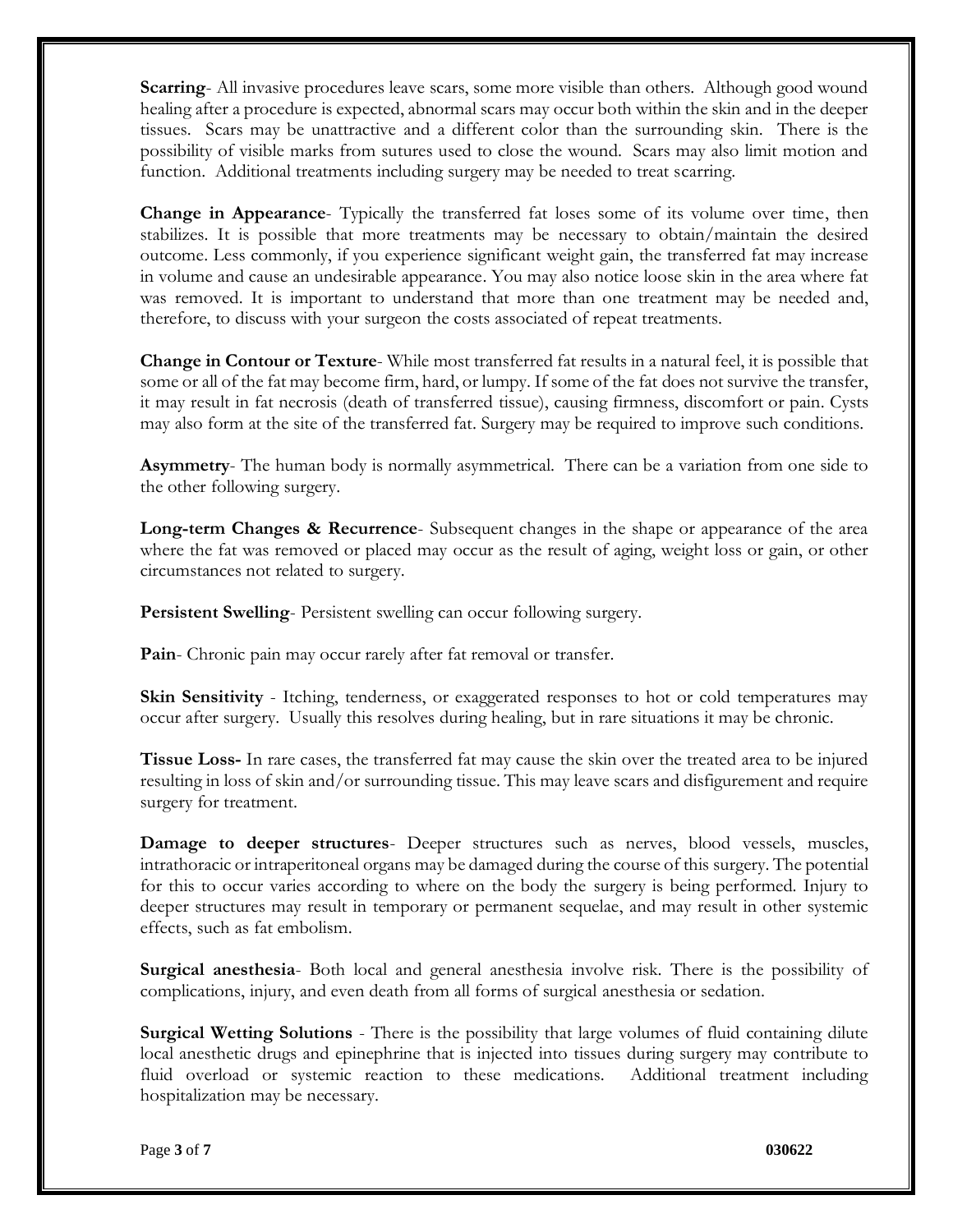**Allergic reactions**- In rare cases, local allergies to tape, suture material, or topical preparations have been reported. Systemic reactions which are more serious may occur to drugs used during surgery and prescription medications. Allergic reactions may require additional treatment.

**Serious Complications**- Although serious complications have been reported to be associated with fat transfer procedures, these are very rare. Such conditions include, but are not limited to: **Fat embolism** (fat in the blood stream, resulting in a serious or life threatening condition), **air embolism, stroke, meningitis** (inflammation of the brain), **serious infection, blindness/change in vision,** or **death.**

**Blood clots**- Blood clots in the blood vessels of the arms, legs, or pelvis may result from surgery. These clots may cause problems with blood flow locally, or may break off and flow to the lungs or other anatomical locations where they may cause serious problems.

**Pulmonary complications**- Pulmonary (lung and breathing) complications may occur from both blood clots (pulmonary emboli) and other risks related to general anesthesia. Should these complications occur, you may require hospitalization and additional treatment. Pulmonary emboli can be life-threatening or fatal in some circumstances. Fat embolism syndrome occurs when fat droplets travel to distant organs, including the lungs and brain. This is a very rare and possibly fatal complication of fat transfer procedures.

**Unsatisfactory result**- There is the possibility of an unsatisfactory result from surgery, resulting in visible deformities, loss of function, wound disruption, skin death, or loss of sensation. You may be disappointed with the results of the procedure.

**Mental Health Disorders and Elective Surgery** - It is important that all patients seeking to undergo elective surgery have realistic expectations that focus on improvement rather than perfection. Complications or less than satisfactory results are sometimes unavoidable, may require additional surgery and often are stressful. Please openly discuss with your surgeon(s), prior to surgery, any history that you may have of significant emotional depression or mental health disorders. Although many individuals may benefit psychologically from the results of elective surgery, effects on mental health cannot be accurately predicted.

## **ADDITIONAL SURGERY**

In some situations, it may not be possible to achieve optimal results with a single surgery, and multiple surgeries may be necessary. Should complications occur, surgery or other treatments may be necessary. Though risks and complications occur infrequently, the risks cited above are the ones that are particularly associated with fat transfer surgery. Other complications and risks can occur but are even more uncommon. The practice of medicine and surgery is not an exact science. Though good results are expected, there cannot be any guarantee or warranty expressed or implied on the results that may be obtained.

#### **FINANCIAL RESPONSIBILITIES**

The cost of surgery involves several charges for the services provided. The total includes fees charged by your doctor, the cost of surgical supplies, anesthesia, laboratory tests, and possible outpatient hospital charges, depending on where the surgery is performed. Depending on whether the cost of surgery is covered by an insurance plan, you will be responsible for necessary co-payments, deductibles, and charges not covered. Additional costs may occur should complications develop from the surgery. Secondary surgery or hospital day-surgery charges involved with revisionary surgery would also be your responsibility.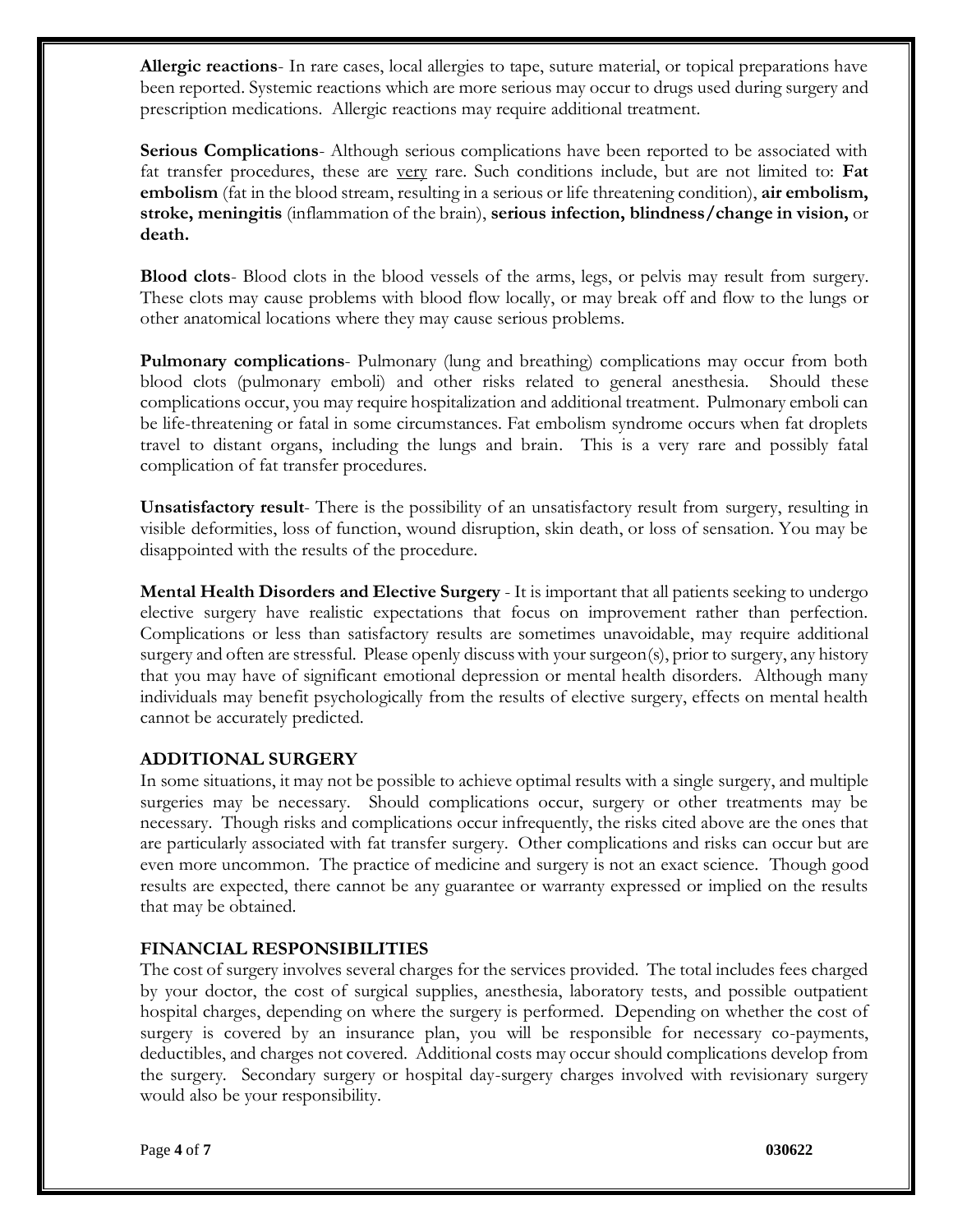### **DISCLAIMER**

Informed consent documents are used to communicate information about the proposed treatment of a condition along with disclosure of risks and alternative forms of treatment(s). The informed consent process attempts to define principles of risk disclosure that should generally meet the needs of most patients in most circumstances.

However, informed consent documents should not be considered all-inclusive in defining other methods of care and risks encountered.

Informed consent documents are not intended to define or serve as the standard of medical care. Standards of medical care are determined based on all the facts involved in an individual case and are subject to change as scientific knowledge and technology advance and as practice patterns evolve.

**It is important that you read the above information carefully and have all your questions answered before signing the consent on the next page.**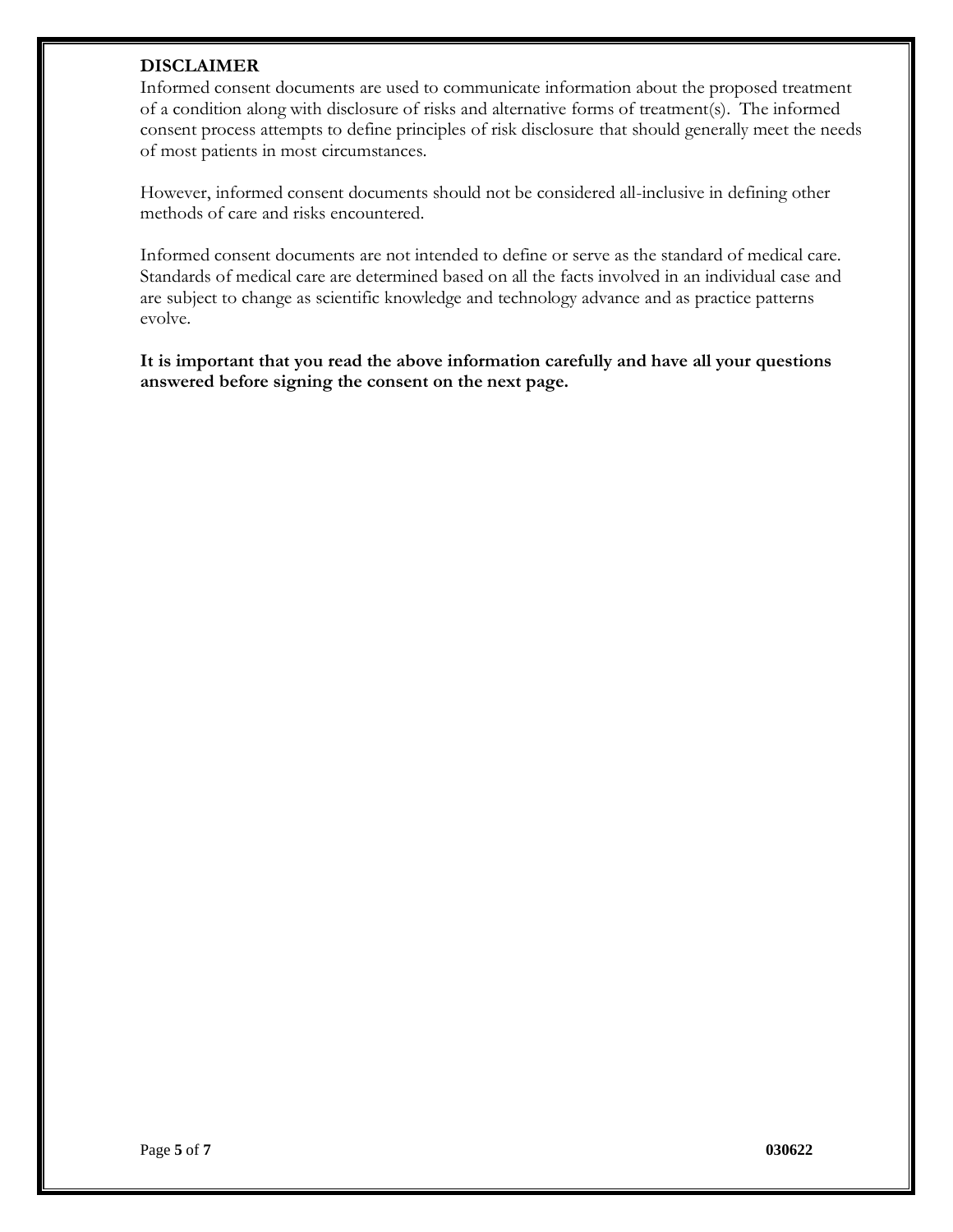## **CONSENT FOR SURGERY, PROCEDURE or TREATMENT**

1. I hereby authorize Dr. Karol Gutowski and/or Dr. Andrea Martin, and such assistants as may be selected to perform the following procedure or treatment:

## **Fat Transfer (including fat grafting & fat injection)**

I have received the following information sheet: **INFORMED CONSENT FOR FAT TRANSFER**

- 2. I recognize that during the course of the operation and medical treatment or anesthesia, unforeseen conditions may necessitate different procedures than those above. I therefore authorize the above physician(s) and assistants or designees to perform such other procedures that are in the exercise of his or her professional judgment necessary and desirable. The authority granted under this paragraph shall include all conditions that require treatment and are not known to my physician(s) at the time the procedure is begun.
- 3. I consent to the administration of such anesthetics considered necessary or advisable. I understand that all forms of anesthesia involve risks, and the possibility of complications, or injury.
- 4. I acknowledge that no guarantee has been given by anyone as to the results that may be obtained.
- 5. I consent to the photographing and video recording of the operation(s) or procedure(s) to be performed, including appropriate portions of my body, for medical, scientific or educational purposes, provided my identity is not revealed by the pictures.
- 6. For purposes of advancing medical education, I consent to the admittance of observers to the operating room.
- 7. I consent to the disposal of any tissue, medical devices or body parts which may be removed.
- 8. I authorize the release of my Social Security number to appropriate agencies for legal reporting and medical-device registration, if applicable.
- 9. IT HAS BEEN EXPLAINED TO ME IN A WAY THAT I UNDERSTAND:
	- a. THE ABOVE TREATMENT OR PROCEDURE TO BE UNDERTAKEN
	- b. THERE MAY BE ALTERNATIVE PROCEDURES OR METHODS OF TREATMENT
	- c. THERE ARE RISKS TO THE PROCEDURE OR TREATMENT PROPOSED

\_\_\_\_\_\_\_\_\_\_\_\_\_\_\_\_\_\_\_\_\_\_\_\_\_\_\_\_\_\_\_\_\_\_\_\_\_\_\_\_\_\_\_\_\_\_\_\_\_\_\_\_\_\_\_\_\_\_\_\_\_\_\_\_\_\_\_\_\_\_

\_\_\_\_\_\_\_\_\_\_\_\_\_\_\_\_\_\_\_\_\_\_\_\_\_\_\_\_\_\_\_\_\_\_\_\_\_\_\_\_\_\_\_\_\_\_\_\_\_\_\_\_\_\_\_\_\_\_\_\_\_\_\_\_\_\_\_\_\_\_

I CONSENT TO THE TREATMENT OR PROCEDURE AND THE ABOVE LISTED ITEMS (1-9). I AM SATISFIED WITH THE EXPLANATION.

Patient or Person Authorized to Sign for Patient

Witness

\_\_\_\_\_\_\_\_\_\_\_\_\_\_\_\_\_\_ \_\_\_\_\_\_\_\_\_\_\_\_\_\_\_\_\_\_ Date Time

**Page 5 of 5 Patient Initials \_\_\_\_\_ 082814**

Page **6** of **7 030622**